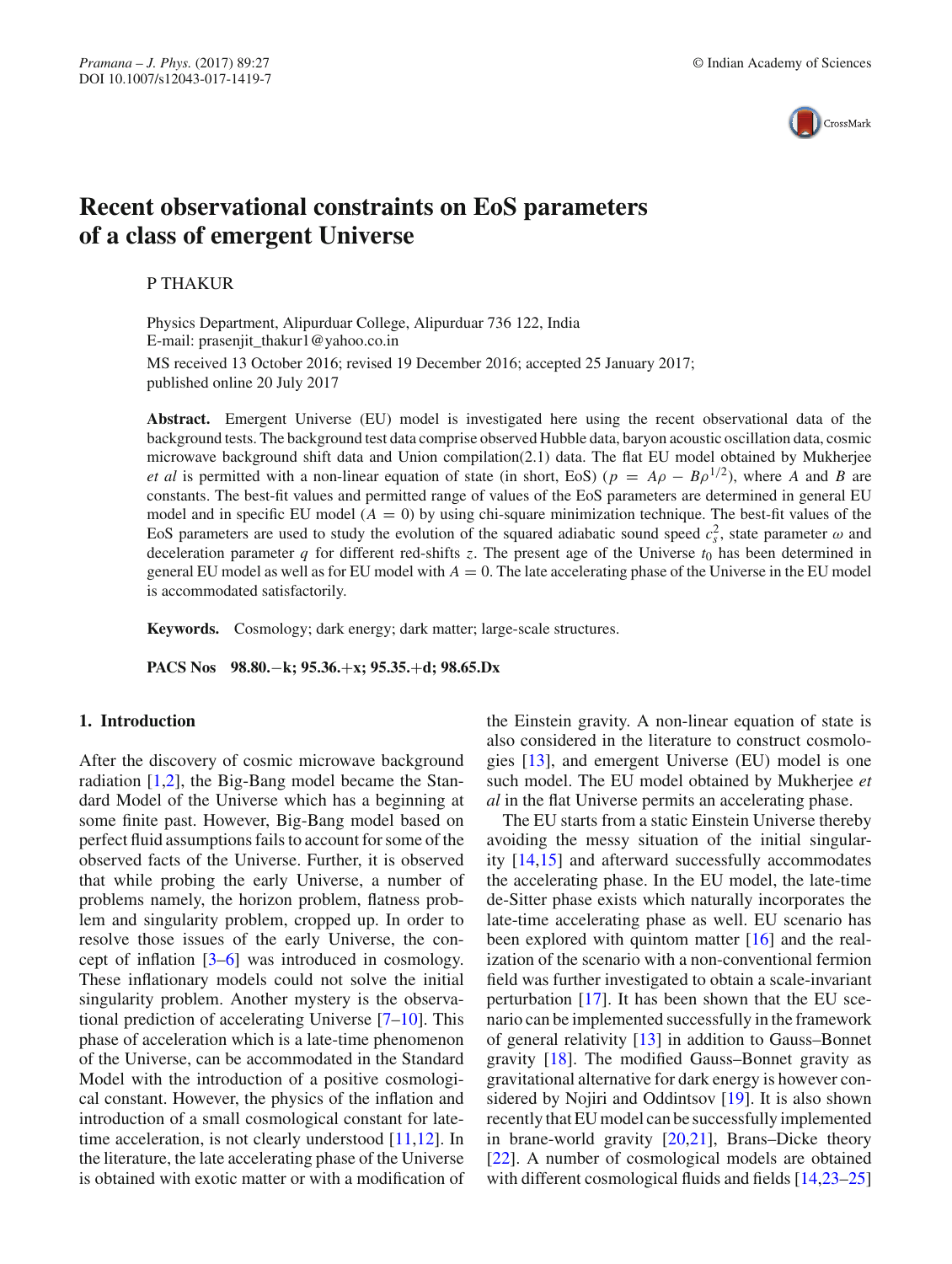where initial singularity problem is addressed. Mukherjee *et al* [13] obtained an EU model in the framework of GTR with a polytropic equation of state (EoS) given by

$$
p = A\rho - B\rho^{1/2},\tag{1}
$$

where *A*, *B* are constants with  $B > 0$ . This EU model is interesting as it avoids the initial singularity and accommodates the late-accelerating phase. The EoS parameters in the model play important roles which decide the composition of matter in the Universe. In ref. [13], it is shown that for a discrete set of values of *A*, namely,  $A\left(=0, -\frac{1}{3}, \frac{1}{3}, 1\right)$ , one obtains Universe with a mixture of three different kinds of cosmic fluids. Each of the above EU model has dark energy as one of its constituents. A study on EU model has been performed to determine the parameters from cosmological observations.

The analysis adopted here consists of four main background tests.

- (1) The differential age of old galaxies, given by *H*(*z*).
- (2) The peak position of the baryonic acoustic oscillations (BAO).
- (3) The CMB shift parameter.
- (4) The SN Ia data.  $H(z) z$  data are given in table 1. The supernovae data are taken from the union compilation data (Union2.1) [26].

The paper is presented as follows: In §2, relevant field equations obtained from Einstein field equations are given. In §3, constraints on the EoS parameters obtained from background tests are presented. In §4, age in EU models are calculated. In §5, a summary of the results are noted. Finally, in §6, a brief discussion is given.

### **2. Field equations**

The Einstein field equation is given by

$$
R_{\mu\nu} - \frac{1}{2}g_{\mu\nu}R = 8\pi GT_{\mu\nu},
$$
 (2)

where  $R_{\mu\nu}$  represents Ricci tensor, *R* represents Ricci scalar,  $T_{\mu\nu}$  represents energy–momentum tensor and  $g_{\mu\nu}$  represents the metric tensor in four dimensions. Here, Robertson–Walker metric is considered which is given by

$$
ds^{2} = -dt^{2}
$$
  
+ $a^{2}(t)\left[\frac{dr^{2}}{1 - kr^{2}} + r^{2}(d\theta^{2} + \sin^{2}\theta \ d\phi^{2})\right],$  (3)

where  $k = 0, +1(-1)$  is the curvature parameter in the spatial section representing flat, closed (open) Universe respectively and  $a(t)$  is the scale factor of the Universe with  $r, \theta, \phi$  the dimensionless co-moving coordinates.

Using metric  $(3)$  in the Einstein field equation  $(2)$ , the following equations are obtained:

$$
3\left(\frac{\dot{a}^2}{a^2} + \frac{k}{a^2}\right) = 8\pi G\rho,\tag{4}
$$

$$
2\frac{\ddot{a}}{a} + \frac{\dot{a}^2}{a^2} + \frac{k}{a^2} = -8\pi G p,\tag{5}
$$

where ρ and *p* represent the energy density and pressure respectively. The conservation equation is given by

$$
\frac{\mathrm{d}\rho}{\mathrm{d}t} + 3H(\rho + p) = 0,\tag{6}
$$

where  $H = \dot{a}/a$  is the Hubble parameter. Using EoS given by eq.  $(1)$  in eq.  $(6)$ , and integrating once, the expression for energy density is obtained as

$$
\rho_{eu} = \left[\frac{B}{1+A} + \frac{1}{A+1} \frac{K}{a^{3(A+1)/2}}\right]^2, \tag{7}
$$

where  $K$  is a positive integration constant. For convenience, eq. (7) is rewritten as

$$
\rho_{eu} = \rho_{eu0} \left[ A_s + \frac{1 - A_s}{a^{3(A+1)/2}} \right]^2, \tag{8}
$$

where

$$
A_s = \frac{B}{1+A} \frac{1}{\rho_{eu0}^{1/2}}
$$

and

$$
\frac{K}{A+1} = \rho_{eu0}^{1/2} - \frac{B}{A+1}.
$$

The scale factor of the Universe can be expressed as  $a/a_0 = 1/(1+z)$ , where *z* is the red-shift parameter and the present scale factor of the Universe is chosen to be  $a_0 = 1$ . Therefore, the Hubble parameter in terms of red-shift parameter can be rewritten using the field eq.  $(4)$  as

$$
H(z) = H_0[A_s + (1 - A_s)(1 + z)^{3(A+1)/2}], \tag{9}
$$

where  $H_0$  represents the present Hubble parameter. Using the present matter density of the Universe  $\Omega_m$  =  $(1 - A_s)^2$  [27], Hubble parameter can be expressed as

$$
H(z) = H_0 \left[ (1 - \sqrt{\Omega_m}) + \sqrt{\Omega_m} (1 + z)^{3(A+1)/2} \right].
$$
\n(10)

The square of the speed of sound is given by

$$
c_s^2 = \frac{\delta p}{\delta \rho} = \frac{\dot{p}}{\dot{\rho}}\tag{11}
$$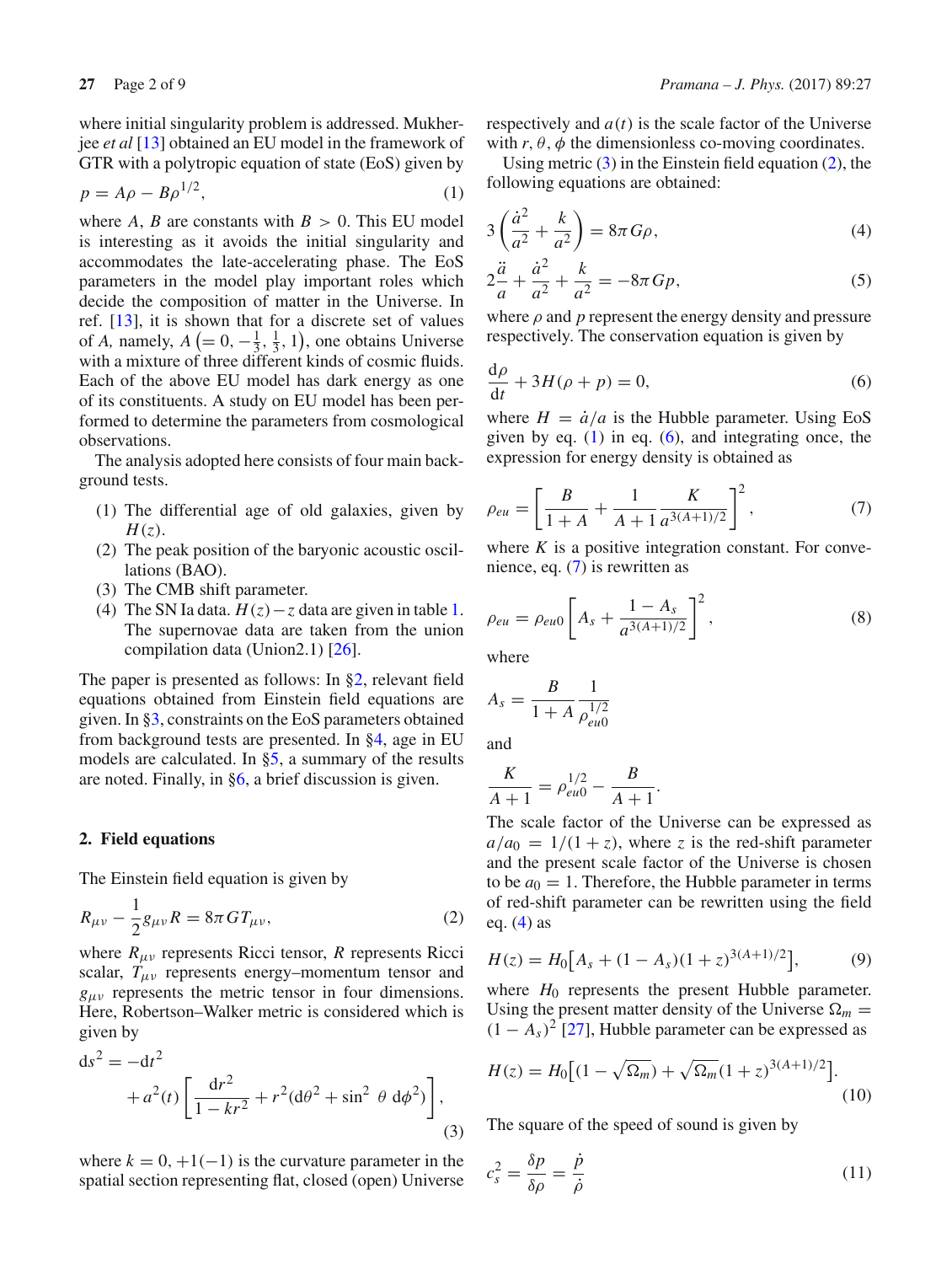which reduces to

$$
c_s^2 = A - \frac{(1 - \sqrt{\Omega_m})(1 + A)}{2(1 - \sqrt{\Omega_m} + \sqrt{\Omega_m}(1 + z)^{3(A+1)/2})}.
$$
 (12)

In terms of the state parameter, it reduces to

$$
c_s^2 = \frac{\omega + A}{2}.\tag{13}
$$

From the above equation, the inequality takes the form

$$
\left(1 - \sqrt{\Omega_m}\right) < 2\frac{A}{A+1} \tag{14}
$$

for a realistic solution which admits stable perturbation [28]. Again, positivity of sound speed leads to an upper bound on  $c_s^2 \leq 1$  which arises from the causality condition.

The deceleration parameter is given by

$$
q(a) = \frac{\Omega_{eu}(a)[1 + 3\omega(a)]}{2[\Omega_{eu}(a)]},
$$
\n(15)

where

$$
\Omega_{eu}(a) = \Omega_{eu0} \left[ 1 - \sqrt{\Omega_m} + \frac{\sqrt{\Omega_m}}{a^{3(A+1)/2}} \right]^2.
$$
 (16)

# **3. Observational constraints**

The EoS for the EU contains three unknown parameters, namely  $H_0$ ,  $\Omega_m$  and A, which are determined from numerical analysis. For this, the Einstein field equation is rewritten in terms of a dimensionless Hubble parameter and a suitable chi-square function is defined in different cases.

# *Case* I: For OHD

The observed Hubble data (OHD) is then taken from the table given below: To analyse, first chi-square  $\chi^2_{H-z}$ function is defined as

$$
\chi_{\text{OHD}}^{2}(H_{0}, \Omega_{m}, A)
$$
\n
$$
= \sum \frac{(H(H_{0}, \Omega_{m}, A, z) - H_{\text{obs}}(z))^{2}}{\sigma_{z}^{2}},
$$
\n(17)

where  $H_{obs}(z)$  is the observed Hubble parameter at redshift *z* and  $\sigma$ <sub>z</sub> is the error associated with that particular observation as shown in table 1.

## *Case* II: For BAO data

A model-independent BAO peak parameter for low red-shift  $z_1$  measurements in a flat Universe is given by [29]

$$
\mathcal{A}(\Omega_m, A, z_1) = \frac{\sqrt{\Omega_m}}{E(z_1)^{1/3}} \left( \frac{\int_0^{z_1} dz/E(z)}{z_1} \right)^{2/3}, \quad (18)
$$

where  $\Omega_m$  is the present matter density parameter for the Universe. The chi-square function in this case is defined as

$$
\chi_{\text{BAO}}^2(\Omega_m, A) = \sum \frac{(\mathcal{A}(\Omega_m, A, z_1) - \mathcal{A}_{\text{obs}}(z_1))^2}{(\sigma_{\mathcal{A}})^2}.
$$
\n(19)

The BAO data are given in table 2.

**Table 1.** Observed Hubble data (OHD).

| $Z_{\cdot}$ | H(z)  | $\sigma$     | References         | Z     | H(z)  | $\sigma$   | References         |
|-------------|-------|--------------|--------------------|-------|-------|------------|--------------------|
| 0.0708      | 79.0  | $\pm 19.68$  | $\lceil 31 \rceil$ | 0.593 | 104.0 | $\pm$ 13.0 | $\lceil 34 \rceil$ |
| 0.09        | 69.0  | $\pm 12.0$   | $\left[32\right]$  | 0.60  | 87.9  | $\pm 6.1$  | $\lceil 38 \rceil$ |
| 0.12        | 68.6  | $\pm 26.2$   | $\lceil 31 \rceil$ | 0.68  | 92.0  | $\pm 8.0$  | $\lceil 34 \rceil$ |
| 0.17        | 83.0  | $\pm 8.0$    | $\lceil 33 \rceil$ | 0.73  | 97.3  | $\pm 7.0$  | [38]               |
| 0.179       | 75.0  | $\pm 4.0$    | $\lceil 34 \rceil$ | 0.781 | 105.0 | $\pm 12.0$ | [34]               |
| 0.199       | 75.0  | $\pm$ 5.0    | $\lceil 34 \rceil$ | 0.875 | 125.0 | $\pm 17.0$ | $\lceil 34 \rceil$ |
| 0.20        | 72.9  | $\pm 29.6$   | [31]               | 0.88  | 90.0  | $\pm 40.0$ | $\left[39\right]$  |
| 0.240       | 79.69 | $\pm 2.65$   | $\left[35\right]$  | 0.90  | 117.0 | $\pm 23.0$ | $\lceil 33 \rceil$ |
| 0.27        | 77.0  | $\pm 14.0$   | $\left[33\right]$  | 1.037 | 154.0 | $\pm 20.0$ | $\lceil 34 \rceil$ |
| 0.28        | 88.8  | $\pm 36.6$   | [31]               | 1.30  | 168.0 | $\pm 17.0$ | $\left[33\right]$  |
| 0.35        | 82.1  | $+4.8, -4.9$ | [36]               | 1.363 | 160.0 | $\pm$ 33.6 | [41]               |
| 0.35        | 84.4  | $\pm 7.0$    | $\left[37\right]$  | 1.43  | 177.0 | $\pm 18.0$ | [33]               |
| 0.352       | 83.0  | $\pm$ 14.0   | [34]               | 1.53  | 140.0 | $\pm 14.0$ | $\left[33\right]$  |
| 0.40        | 95.0  | $\pm 17.0$   | $\left[33\right]$  | 1.75  | 202.0 | $\pm 40.0$ | $\lceil 33 \rceil$ |
| 0.43        | 86.45 | $\pm 3.68$   | $\left[35\right]$  | 1.965 | 186.5 | $\pm$ 50.4 | [41]               |
| 0.44        | 82.6  | $\pm 7.80$   | $\lceil 38 \rceil$ | 2.3   | 224.0 | $\pm 8.0$  | [42]               |
| 0.48        | 97.0  | $\pm 62.0$   | [39]               | 2.34  | 222.0 | $\pm 7.0$  | [43]               |
| 0.57        | 92.4  | $\pm 4.5$    | [40]               | 2.36  | 226.0 | $\pm 8.0$  | [44]               |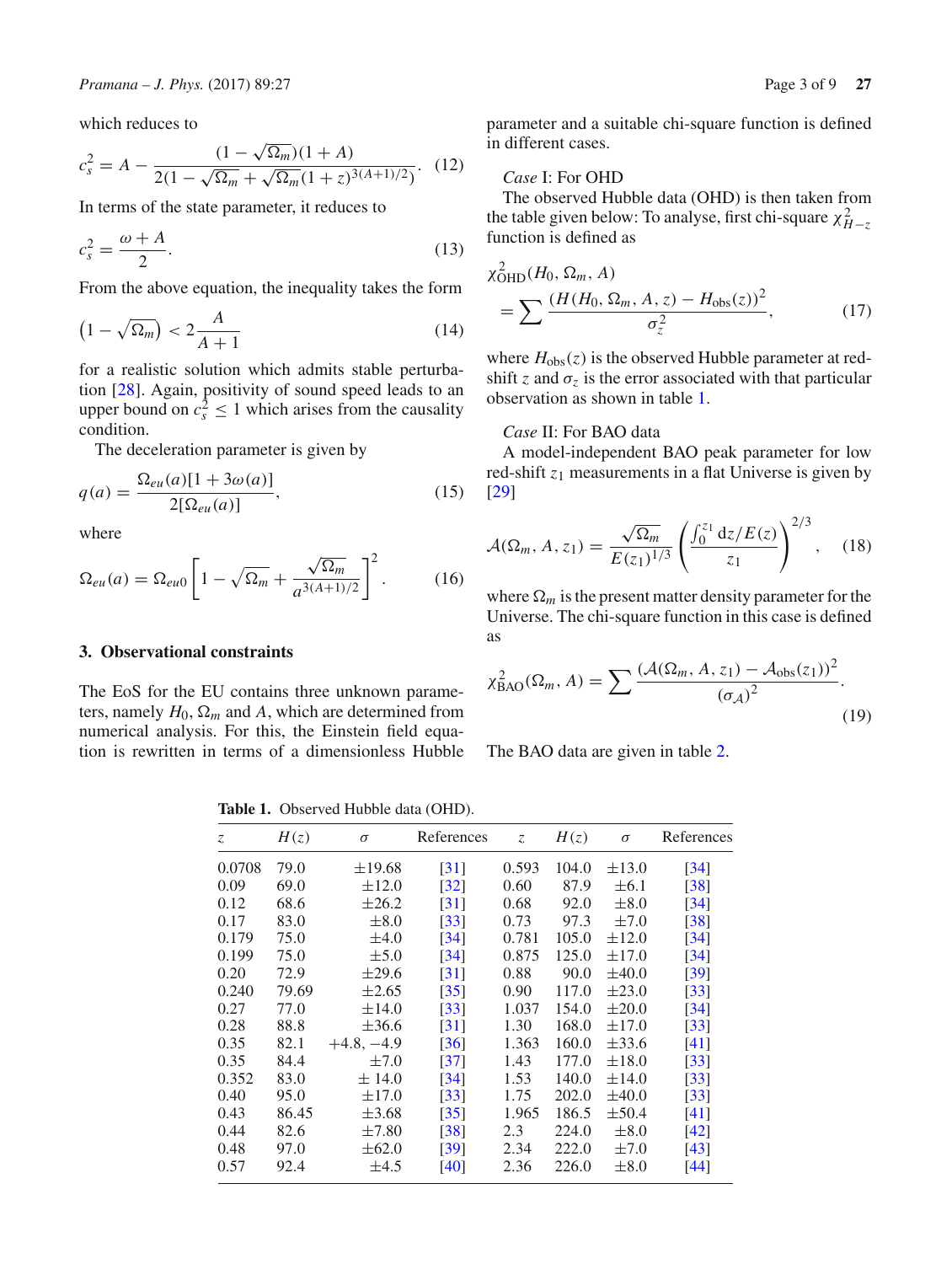**Table 2.** BAO data.

| А     | $\sigma_A$ | References |
|-------|------------|------------|
| 0.526 | 0.028      | [45]       |
| 0.488 | 0.016      | [45]       |
| 0.484 | 0.016      | [45]       |
| 0.474 | 0.034      | [46]       |
| 0.436 | 0.017      | [45, 47]   |
| 0.442 | 0.020      | [46]       |
| 0.424 | 0.021      | [46]       |
|       |            |            |

*Case* III: For CMB

The CMB shift parameter  $(\mathcal{R})$  is given by [30]

$$
\mathcal{R} = \sqrt{\Omega_m} \int_0^{z_{\rm ls}} \frac{\mathrm{d}z'}{H(z')/H_0},\tag{20}
$$

where  $z_{ls}$  is the  $z$  at the surface of last scattering. The WMAP7 data predict  $\mathcal{R} = 1.726 \pm 0.018$  at  $z = 1091.3$ . Now, chi-square function takes the form

$$
\chi^2_{\text{CMB}}(\Omega_m, A) = \frac{(\mathcal{R} - 1.726)^2}{(0.018)^2}.
$$
 (21)

*Case* IV: For supernovae data

The distance modulus function  $(\mu)$  is defined in terms of luminosity distance (*d*L) as

$$
\mu(H_0, \Omega_m, A, z) = m - M = 5 \log_{10}(d_{\rm L}) + 25, \quad (22)
$$

where

$$
d_{\rm L} = \frac{c(1+z)}{H_0} \int_0^z \frac{\mathrm{d}z'}{E(z')}.
$$
 (23)

In this case, the chi-square  $\chi^2_\mu$  function is defined as

$$
\chi_{\mu}^{2}(H_{0}, \Omega_{m}, A) = \sum \frac{(\mu(H_{0}, \Omega_{m}, A, z) - \mu_{obs}(z))^{2}}{\sigma_{z}^{2}},
$$
\n(24)

where  $\mu_{obs}(z)$  is the observed distance modulus at redshift *z* and  $\sigma$ <sub>z</sub> is the corresponding error for the 580 observed data [26]. Finally, the chi-square function for the background tests is defined as

$$
\chi_{\text{back}}^2(H_0, \Omega_m, A)
$$
  
=  $\chi_{\text{OHD}}^2(H_0, \Omega_m, A) + \chi_{\text{BAO}}^2(\Omega_m, A)$   
+  $\chi_{\text{CMB}}^2(\Omega_m, A) + \chi_{\mu}^2(H_0, \Omega_m, A).$  (25)

The chi-square function for the background test is utilized for the determination of EoS parameters, *H*0, *A* and  $\Omega_m$ .

#### 3.1 *Observational constraints from background tests*

Likelihood function (*L*) is related to the chi-square for the background test as  $L \propto \exp(-\chi_{\text{back}}^2/2)$ . To get the



**Figure 1.** Contours of (**i**)  $H_0$ –*A*, (**ii**)  $H_0$ – $\Omega_m$  and (**iii**)  $\Omega_m$ –*A* from OU data for the general EU model at 68.3% (yellow), 95.4% (blue) and 99.7% (green) confidence limits, where  $OU = OHD + BAO + CMB + Union2.1.$ 

best-fit values of the EU model, likelihood function can be maximized or the chi-square function can be minimized. In this case, the best-fit values are obtained by minimizing the chi-square function. Since chi-square function depends on  $H_0$ , A and  $\Omega_m$ , it is possible to draw contours at different confidence limits. The contours among the parameters  $H_0$ , A and  $\Omega_m$  for background tests are shown in figure 1. The plot of the maximum likelihood functions with the parameters  $H_0$ , A and  $\Omega_m$ for background test are shown in figure 2. The plot of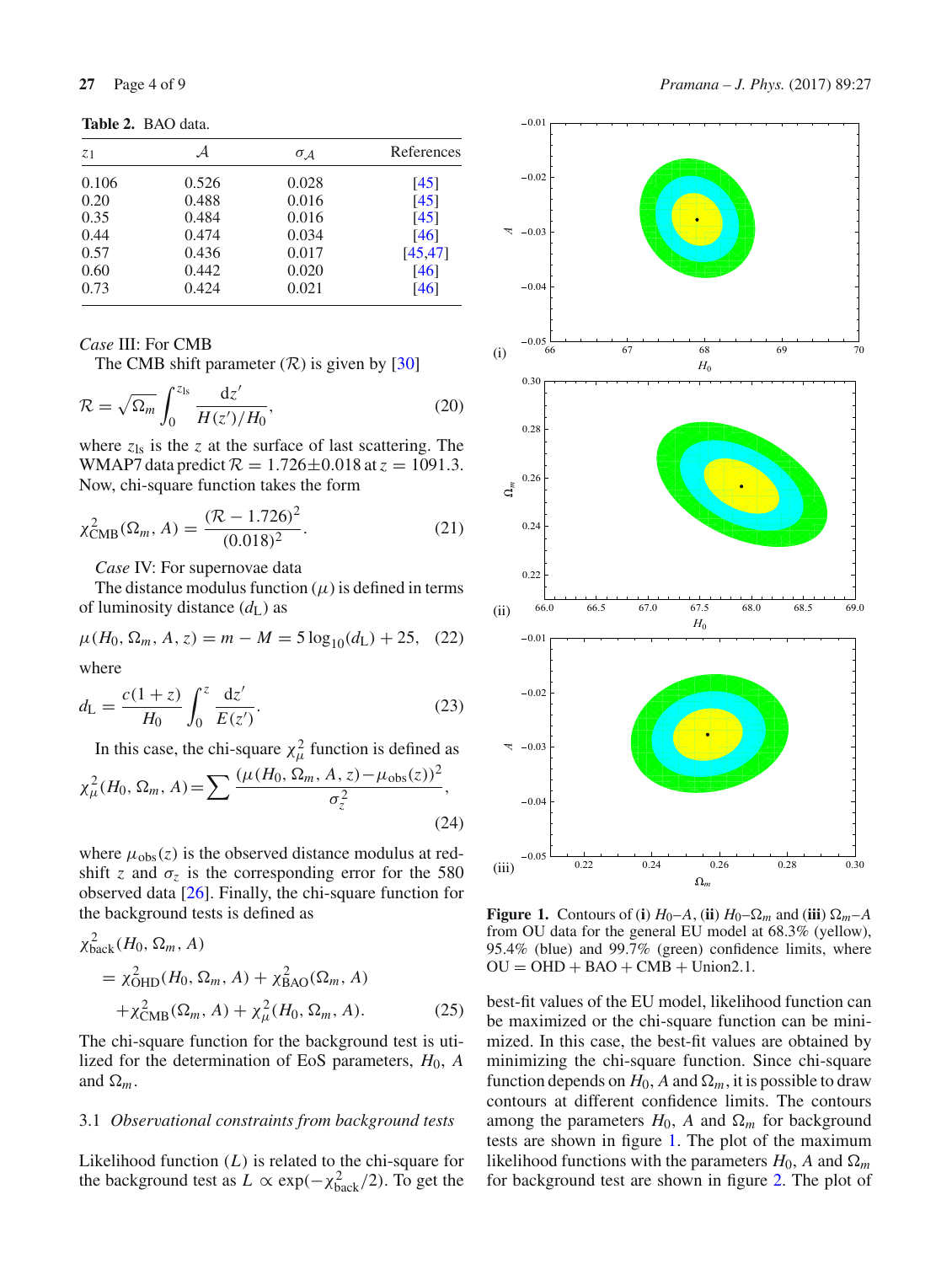

**Figure 2.** Plot of maximum likelihood functions with (**i**) *H*0, (ii)  $\Omega_m$  and (iii) *A* in the general EU model from OU data, where  $OU = OHD + BAO + CMB + Union2.1$ .

maximum likelihood functions with the parameters  $H_0$ and  $\Omega_m$  for the background test for  $A = 0$  are shown in figure 3.

# **4. Age of the Universe in the EU model**

The present age of the Universe is given as

$$
t_0 = \int_0^1 \left[ \frac{\mathrm{d}a}{aH(a)} \right],\tag{26}
$$



**Figure 3.** Plot of maximum likelihood functions with (**i**)  $H_0$ and (**ii**)  $\Omega_m$  in EU model with  $A = 0$  from OU data.

where  $(a/a_0) = 1/(1+z)$ . In terms of  $H(z)$  it is given in the EU model as

$$
t_0 = \frac{1}{H_0} \int_0^{\inf} \left[ \frac{dz}{(1+z)f(\Omega_m, A, z)} \right]
$$
 (27)

with

$$
f(\Omega_m, A, z) = \frac{H(z)}{H_0} \tag{28}
$$

and  $H(z)$  is given by eq. (10).

## **5. Results**

In this analysis, the present Hubble parameter is also taken as a free parameter. So here  $H_0$ , A and  $\Omega_m$  are the three parameters whose values are determined at different confidence levels. The best-fit values of the model obtained with background data are  $H_0 = 67.90$ ,  $A = -0.028$  and  $\Omega_m = 0.256$  (shown in table 3). The permitted ranges at 68.3% confidence level  $(1\sigma)$ of the model obtained with background data are  $H_0 =$ 67.90<sup>+0.33</sup>,  $A = -0.028_{+0.005}^{-0.005}$  and  $\Omega_m = 0.256_{-0.011}^{+0.012}$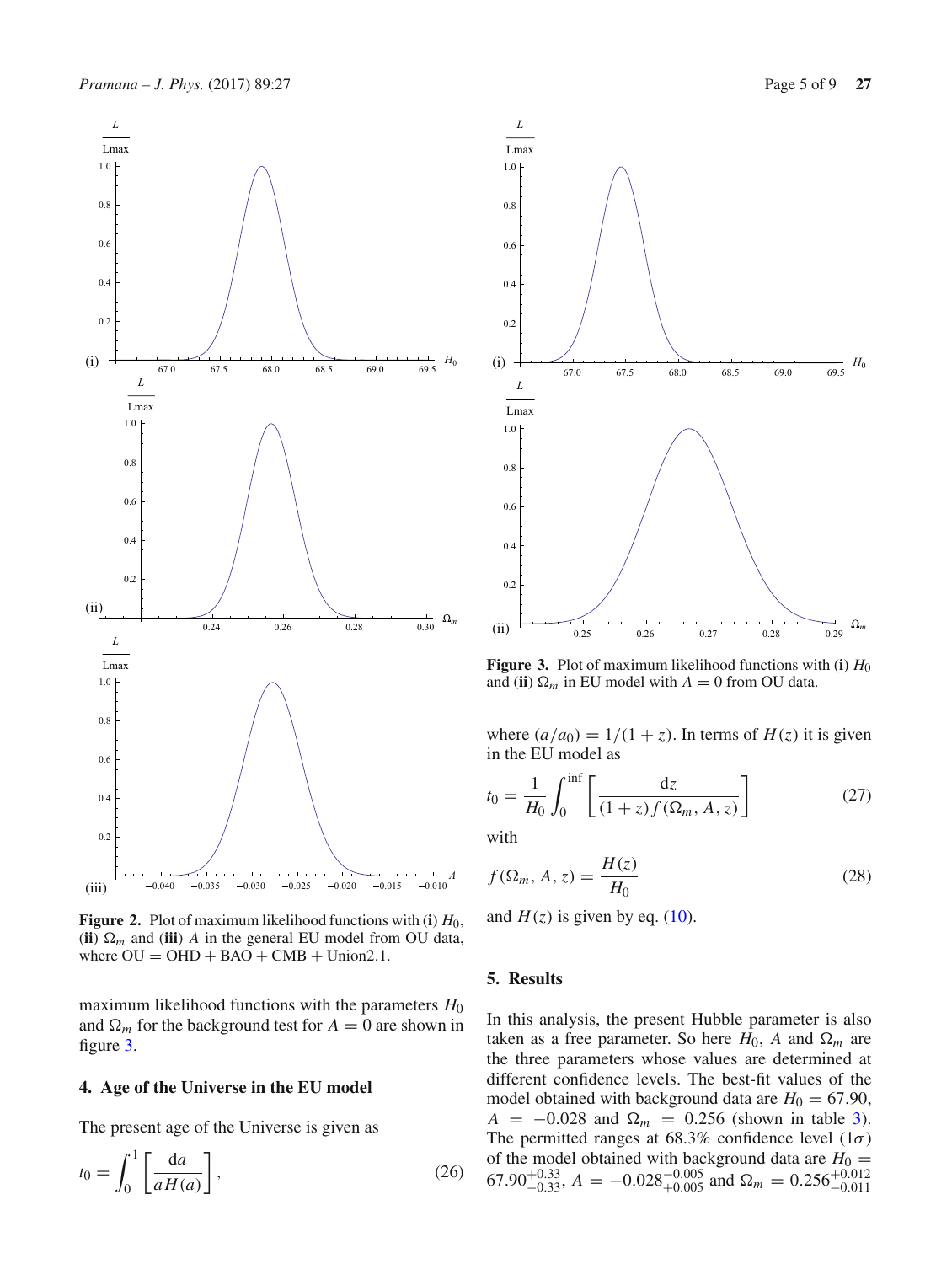**Table 3.** Best-fit values of the EoS parameters from OU data in the EU model.

| Data | $H_0$ |          | $\Omega_m$ | $\chi^2$ /d.o.f. |
|------|-------|----------|------------|------------------|
| OU   | 67.90 | $-0.028$ | 0.256      | 1.182            |

**Table 4.** Range of values of *H*<sup>0</sup> and *A* from OU data in the EU model.

| Data | $CL (\%)$ | $H_0$          | A                  |
|------|-----------|----------------|--------------------|
| OU   | 68.3      | (67.57, 68.23) | $(-0.033, -0.023)$ |
| OU   | 95.4      | (67.36, 68.46) | $(-0.036, -0.020)$ |
| OU   | 99.7      | (67.16, 68.66) | $(-0.038, -0.017)$ |

**Table 5.** Range of values of  $H_0$  and  $\Omega_m$  from OU data in the general EU model.

| Data | $CL (\%)$ | $H_0$          | $\Omega_m$     |
|------|-----------|----------------|----------------|
| OU   | 68.3      | (67.53, 68.26) | (0.245, 0.268) |
| OU   | 95.4      | (67.30, 68.50) | (0.238, 0.276) |
| OU   | 99.7      | (67.09, 68.72) | (0.231, 0.283) |

**Table 6.** Range of values of  $\Omega_m$  and A from OU data in the general EU model.

| Data | $CL (\%)$ | $\Omega_m$     | A                  |
|------|-----------|----------------|--------------------|
| OU   | 68.3      | (0.246, 0.267) | $(-0.033, -0.023)$ |
| OU   | 95.4      | (0.240, 0.274) | $(-0.036, -0.012)$ |
| OU   | 99.7      | (0.234, 0.280) | $(-0.038, -0.017)$ |

**Table 7.** Best-fit values of EoS parameters in the general EU model in OU data.

| Model | $\omega_0$ | a        |
|-------|------------|----------|
| EU    | $-0.515$   | $-0.271$ |

(tables 4–6). The acceptable ranges in the background test for the parameters  $H_0$ , A and  $\Omega_m$  at 99.7% confidence level  $(3\sigma)$  are  $(67.09, 68.72), (-0.038, -0.017)$ and (0.231, 0.283) (which are shown in figure 1 and in tables 4–6). The present values of the parameters  $\omega_0$  and *q* in this EU model are −0.515 and −0.271 respectively (shown in table 7).

The best-fit values of the EU model with  $A = 0$ obtained with background data are  $H_0 = 67.457$  and  $\Omega_m = 0.267$  (shown in table 8). The acceptable ranges in the background for the parameters  $H_0$  and  $\Omega_m$  at 99.7% confidence level  $(3\sigma)$  are  $(66.64, 68.29)$  and (0.242, 0.294) respectively (shown in figure 4 and table 9). The present values of the parameters  $\omega_0$  and *q* in this EU model are −0.485 and −0.226 respectively

**Table 8.** Best-fit values of the EoS parameters from OU data for  $A = 0$  model.

| Data | $H_0$  | $\Omega_m$ | $\chi^2$ /d.o.f. |
|------|--------|------------|------------------|
| OU   | 67.457 | 0.267      | 1.287            |



**Figure 4.** Contours of  $H_0$ – $\Omega_m$  in the EU model with  $A = 0$ from OU data at 68.3% (yellow), 95.4% (blue) and 99.7% (green) confidence limit.

**Table 9.** Range of values of  $H_0$  and  $\Omega_m$  from OU data in the EU model with  $A = 0$ .

| Data | $CL (\%)$ | $H_0$          | $\Omega_m$     |
|------|-----------|----------------|----------------|
| OU   | 68.3      | (67.09, 67.80) | (0.255, 0.279) |
| OU   | 95.4      | (66.86, 68.06) | (0.248, 0.286) |
| OU   | 99.7      | (66.64, 68.29) | (0.242, 0.294) |

**Table 10.** Best-fit values of EoS parameters from OU data in the EU model with  $A = 0$ .

| Model | $\omega_0$ | u        |
|-------|------------|----------|
| EU    | $-0.485$   | $-0.226$ |

(shown in table 10). The plot of likelihood functions in both the scenario are plotted in figures 2 and 3.

# **6. Discussion**

In this paper, an analysis of the flat EU model [13] and the EU model with  $A = 0$  with observational data has been performed. The following points are noted:

(i) The best-fit values and range of values obtained with the background data for the EU models considered are very close to each other. The best-fit values obtained with background data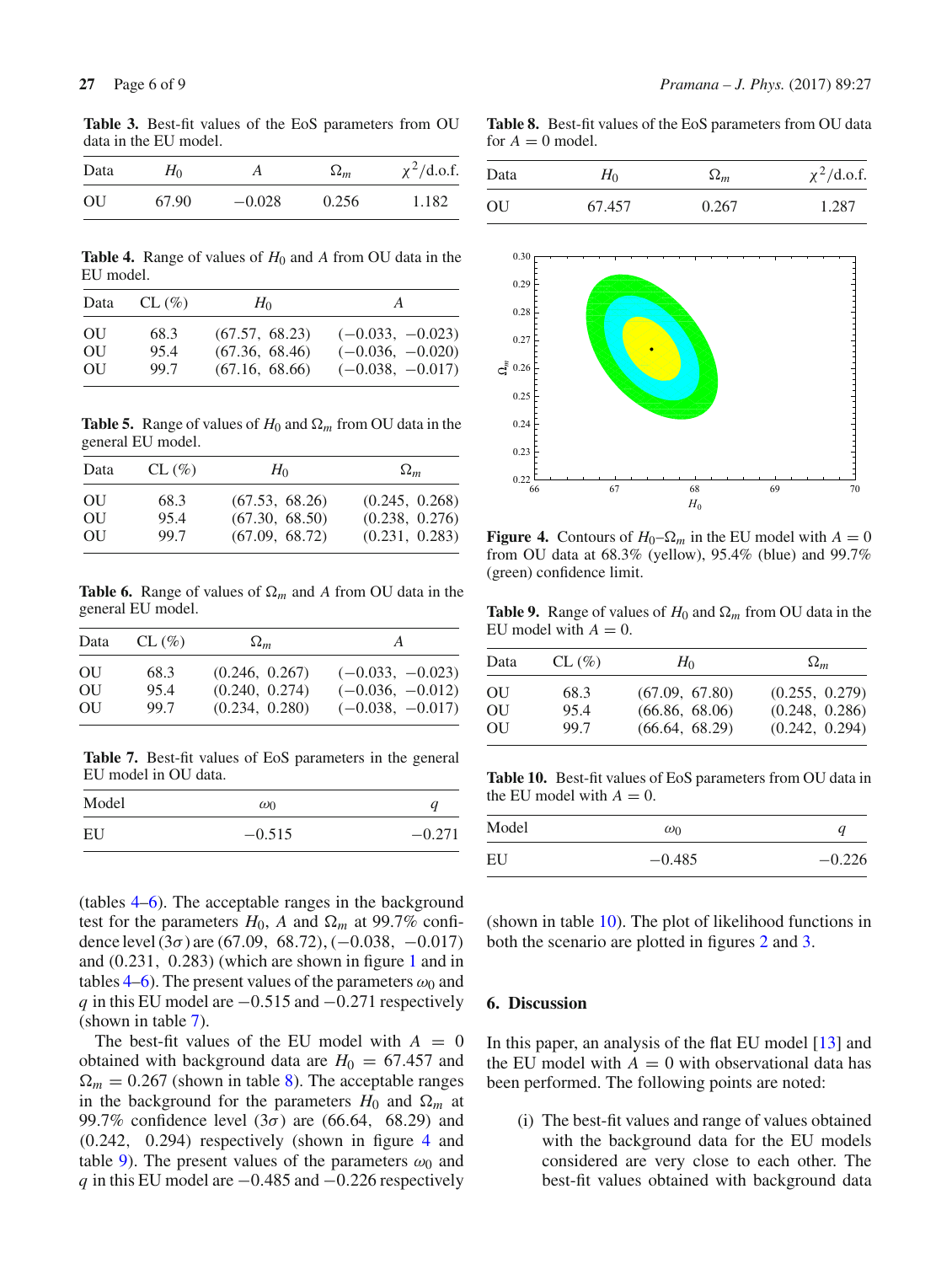

**Figure 5.** Evolution of (**i**) the squared adiabatic sound speed  $c_s^2$ , (**ii**) state parameter  $\omega$  and (**iii**) deceleration parameter *q* with red shift in the general EU model from OU data.

are  $H_0 = 67.90$ ,  $A = -0.028$  and  $\Omega_m = 0.256$ in the general EU model and  $H_0 = 67.457$ ,  $\Omega_m = 0.267$  in a particular EU model ( $A = 0$ ). Here, in the general EU model, the present value of Hubble parameter is slightly higher and the present matter density is slightly lower than the model with  $A = 0$ . The present Hubble values predicted by our analysis are close to Planck 15 data [48].



**Figure 6.** Plot of (**i**) the squared adiabatic sound speed  $c_s^2$ , (**ii**) EoS parameter  $\omega$  and (**iii**) deceleration parameter  $q$  with redshift for the EU model with  $A = 0$  in OU data.

- (ii) The present observed data permit an EU scenario with  $A \rightarrow 0$  and  $A = 0$  which is evident from the plot of the state parameter (figures 5 and 6). The plot of deceleration parameter *q* (shown in figure 5) shows the presence of dark energy in this model with  $A \rightarrow 0$ .
- (iii) In figures 5 and 6, the plot of the state parameter with *z* shows that  $\omega \leq -\frac{1}{3}$  at the present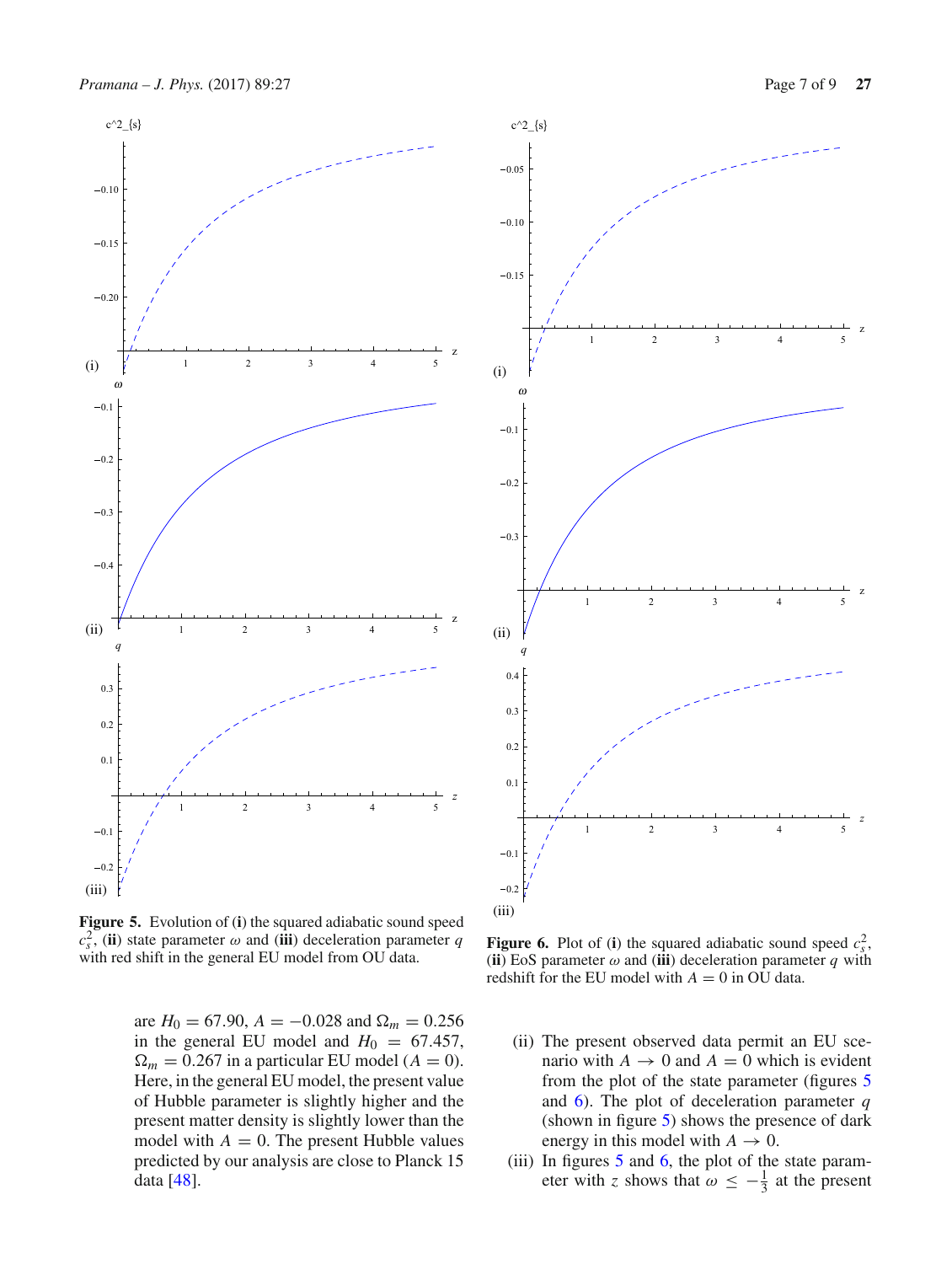epoch which confirms an accelerating phase of the Universe.

- (iv) Figures 5 and 6 show the variation of deceleration parameter with red-shift *z*. It is evident that in the recent past the Universe transits from deceleration phase to accelerating phase.
- (v) In the general EU model, values of  $\omega$  and  $q$  are more negative than in the  $A = 0$  model indicating the possibility of higher acceleration in the former case.
- (vi) In the general EU model, the present age of the Universe  $t_0$  is 13.93 Gyr and in the EU model with  $A = 0$ ,  $t_0 = 13.50$  Gyr.
- (vii) Plot of squared adiabatic sound speed  $c_s^2$  in the general EU model (figure 5) and in the specific EU model  $(A = 0)$  (figure 6) shows a tendency towards positivity at higher red-shift thereby hinting at structure formation. This tendency is more in specific EU model  $(A = 0)$ .

The analysis permits an EU model with  $A \approx 0$ , accommodating dust and dark energy as its constituents. The EU model with  $A = 0$  is equally valid and in some aspects  $(t_0, c_s^2)$  it gives better results than general EU model. So, an EU model is viable in accordance with the background tests conducted.

The  $\Lambda$ CDM model works remarkably well at large scale but it has some problems in describing structures (cusp/core (CC) problem, missing satellite problem (MSP)) at small scales. The problems at small scales come from the vanishing pressure of dark matter (DM). EU model in standard gravity is one of the models that unify DM and dark energy and its EoS is different from CDM. This EU starts from the static phase in the past and hence avoids the problems at small scales. In this study, it is found that the determined values of EoS parameters go with the observations. So, EU model is worthy of being treated as an alternative model of CDM model.

#### **Acknowledgements**

The author would like to thank IUCAA Reference Centre at North Bengal University for extending necessary research facilities to initiate the work.

## **References**

- [1] A A Penzias and R W Wilson, *Astrophys. J. Lett.* **142**, 419 (1965)
- [2] R H Dicke, P J E Peebles, P J Roll and D T Wilkinson, *Astrophys. J. Lett.* **142**, 414 (1965)
- [3] A H Guth, *Phys. Rev. D* **23**, 347 (1981)
- [4] K Sato, *Mon. Not. R. Aston. Soc.* **195**, 467 (1981)
- [5] A Linde, *Phys. Lett. B* **108**, 389 (1982)
- [6] A Albrecht and P Steinhardt, *Phys. Rev. Lett.* **48**, 1220 (1982)
- [7] A G Riess *et al*, *Astron. J.* **116**, 1009 (1998)
- [8] J L Tonry *et al*, *Astrophys. J.* **594**, 1 (2003)
- [9] S Perlmutter *et al*, *Nature* **391**, 51 (1998)
- [10] S Perlmutter *et al*, *Astrophys. J.* **517**, 565 (1999)
- [11] A Albrecht, arXiv:astro-ph/0007247 (2000)
- [12] S M Carroll, *Living Rev. Rel.* **4**, 1 (2001)
- [13] S Mukherjee, B C Paul, N K Dadhich, S D Maharaj and A Beesham, *Class. Quantum Grav.* **23**, 6927 (2006)
- [14] G F R Ellis and R Maartens, *Class. Quantum Grav.* **21**, 223 (2004)
- [15] E R Harrison, *Mon. Not. R. Astron. Soc.* **69**, 137 (1967)
- [16] Y F Cai, M Li and X Zhang, *Phys. Lett. B* **718**, 248 (2012)
- [17] Y F Cai, Y Wan and X Zhang, *Phys. Lett. B* **731**, 217 (2014)
- [18] B C Paul and S Ghose, *Gen. Relativ. Gravit.* **42**, 795 (2010)
- [19] S Nojiri and S D Oddintsov, *Phys. Lett. B* **631**, 1 (2005)
- [20] A Banerjee, T Bandyopadhyay and S Chakraborty, *Gen. Relativ. Gravit.* **40**, 1603 (2008)
- [21] U Debnath, *Class. Quantum Grav.* **25**, 205019 (2008)
- [22] S del Campo, R Herrera and P Labrana, *J. Cosmol. Astropart. Phys.* **30**, 0711 (2007)
- [23] S Nojiri and S D Oddintsov, *Phys. Rev. D* **71**, 063004 (2005)
- [24] A V Astashenok, S Nojiri, S D Oddintsov and A V Yurov, *Phys. Lett. B* **709**, 396 (2012)
- [25] S Bag, V Sahni, Y Shtanov and S Unnikrishnan, arXiv:1403.4243 (2014)
- [26] N Suzuki *et al*, *Astrophys. J.* **746**, 85 (2012)
- [27] Z Li, W Puxun and Y Hongwei, *Astrophys. J.* **744**, 176 (2012)
- [28] X Lixin, W Yuting and N Hyerim, *Eur. Phys. J. C* **72**, 1931 (2012)
- [29] D J Eisenstein *et al*, *Astrophys. J.* **633**, 560 (2005)
- [30] E Komatsu *et al*, *Astrophys. J. Suppl.* **192**, 18 (2011)
- [31] C Zhang *et al*, *Res. Astron. Astrophys.* **14**, 1221 (2014)
- [32] R Jimenez *et al*, *Astrophys. J.* **593**, 622 (2003)
- [33] J Simon *et al*, *Phys. Rev. D* **71**, 123001 (2005)
- [34] M Moresco *et al*, *J. Cosmol. Astropart. Phys.* **8**, 6 (2012)
- [35] E Gaztanaga *et al*, *Mon. Not. R. Astron. Soc.* **399**, 1663 (2009)
- [36] C-H Chuang *et al*, *Mon. Not. R. Astron. Soc.* **426**, 226 (2012)
- [37] X Xu *et al*, *Mon. Not. R. Astron. Soc.* **431**, 2834 (2013)
- [38] C Blake *et al*, *Mon. Not. R. Astron. Soc.* **425**, 405 (2012)
- [39] D Stern *et al*, *J. Cosmol. Astropart. Phys.* **1002**, 008 (2010)
- [40] L Samushia *et al*, *Phys. Rev. D* **86**, 103527 (2012)
- [41] M Moresco, *Mon. Not. R. Astron. Soc.* **450**, L16 (2015)